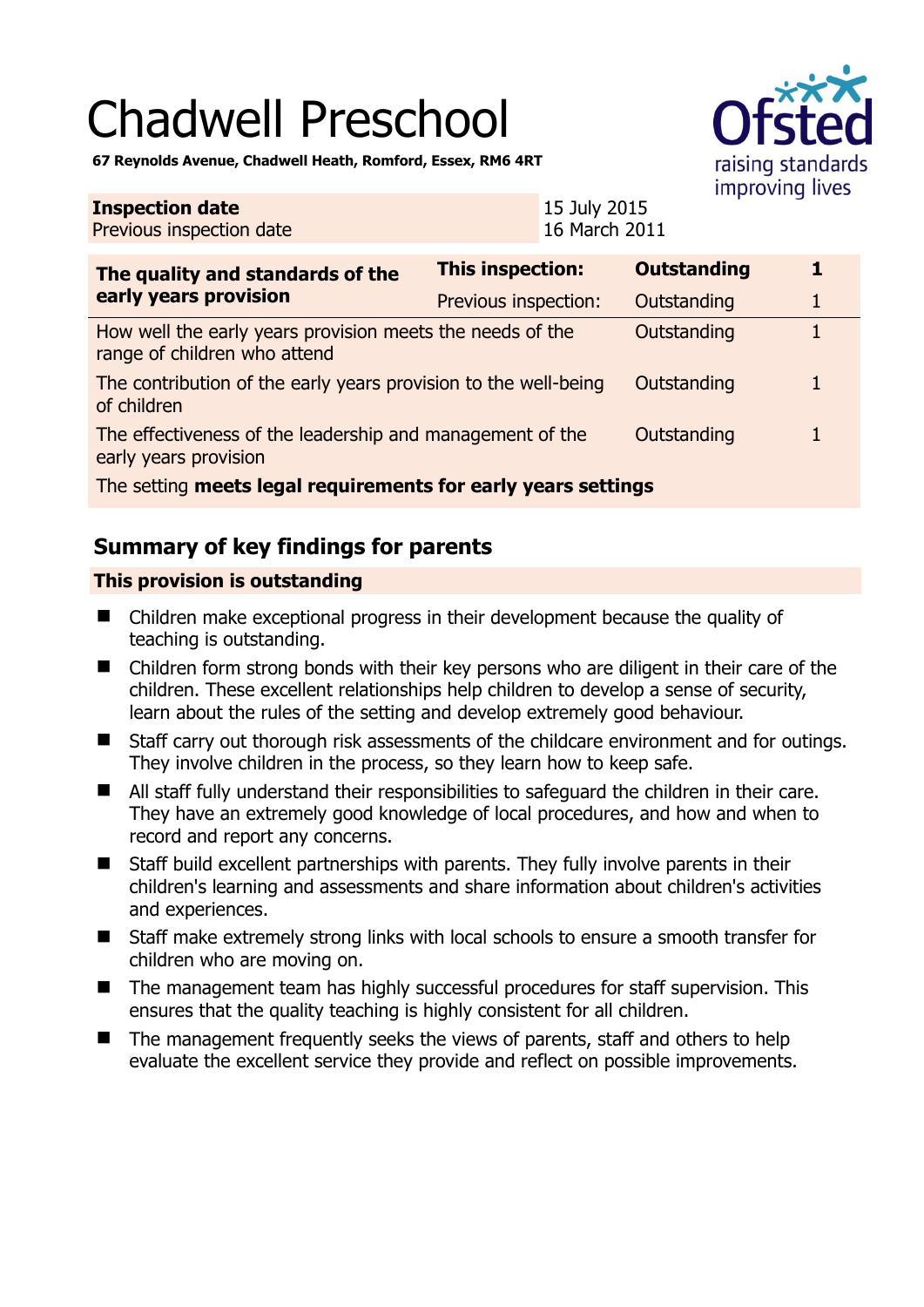## **What the setting needs to do to improve further**

#### **To further improve the quality of the early years provision the provider should:**

**E** strengthen opportunities for children to explore natural resources and environments, so that they gain an even greater understanding of the world.

#### **Inspection activities**

- The inspector observed staff interactions with children indoors and outdoors.
- The inspector held discussions with staff and spoke to children during the inspection.
- The inspector carried out a joint observation of a focused activity with the manager.
- The inspector spoke with several parents and took account of their views.
- The inspector examined children's progress records, staff suitability, staff planning, selfevaluation, and sampled a range of other documentation, including policies and procedures.

#### **Inspector**

Jennifer Forbes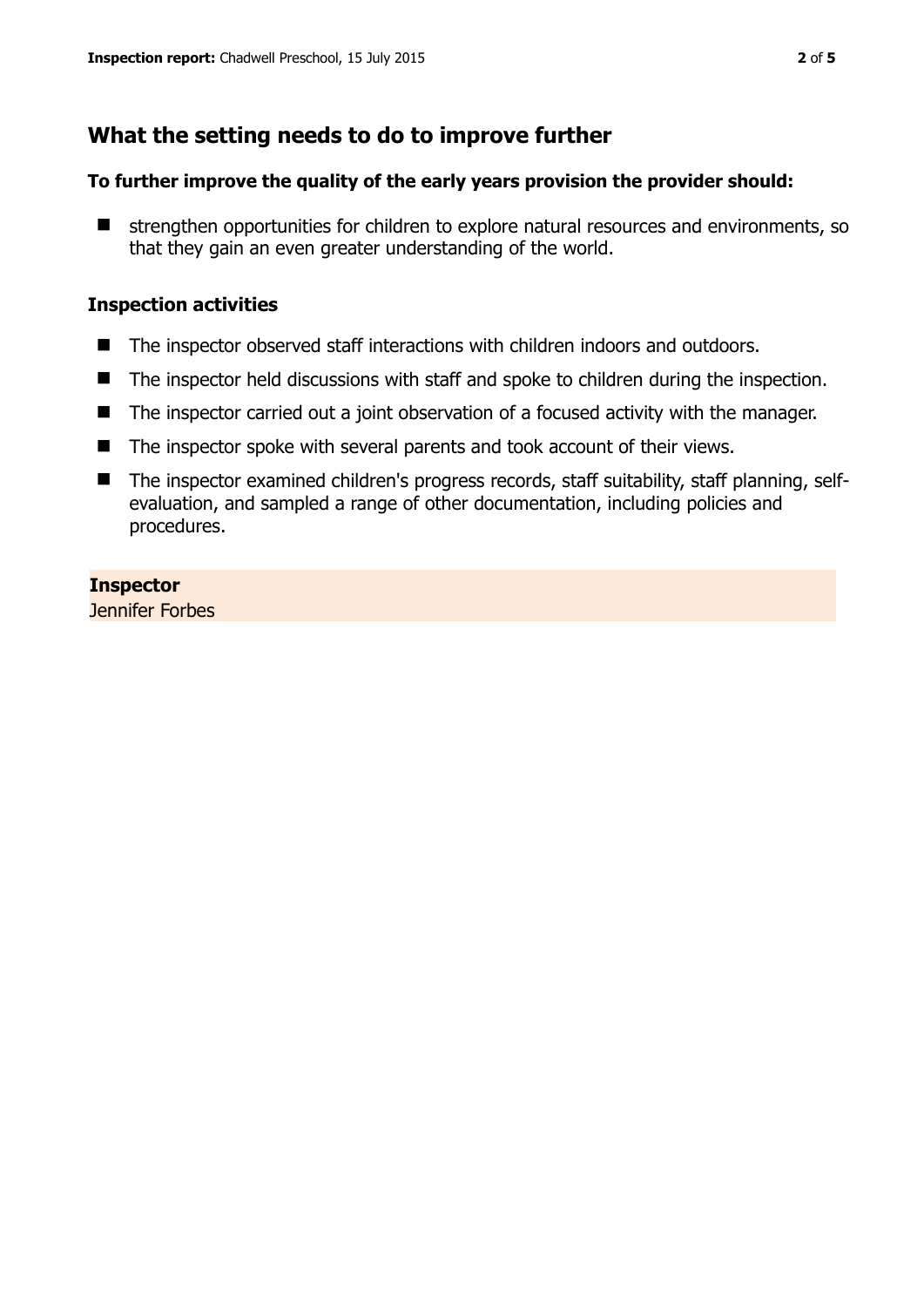### **Inspection findings**

#### **How well the early years provision meets the needs of the range of children who attend. This is outstanding**

Staff provide exceptionally high-quality learning experiences that ignite children's curiosity and motivate them to learn. Children lead their own play and choose from an excellent range of resources that challenge their imaginations. Staff expertly balance children's interests with motivating planned activities that promote their development and prepare them for school. For example, children referred to a recipe and measured ingredients to make scones. This activity helped them to recognise that words have a meaning and to learn mathematical ideas. Staff promoted children's communication and language skills very well as they discovered new vocabulary. Children learned about the properties of the ingredients and how flour makes dough less sticky. They discovered how cooking turns raw ingredients into something delicious to eat. Staff extended this learning by teaching children to use the computer to explore bread-making recipes. They were eager and excited to print off a recipe to show their friends what they had learned. Therefore, staff are highly effective in extending children's learning.

#### **The contribution of the early years provision to the well-being of children is outstanding**

Children thrive in the outdoor environment where they practise their physical, social and other skills. They enjoy exploring natural resources in the pre-school to learn about the world around them. However, staff do not take every opportunity to further develop their learning in this respect. Children with special educational needs and/or disabilities and those who are learning to speak English as an additional language make excellent progress in their learning. Staff are dedicated and they tailor their planning and teaching to each individual child's needs. This ensures that all children achieve the best possible outcomes. Children are confident and self-assured. They are friendly and welcoming to visitors. Children develop exceptional independence as they set up their activities and tidy them away, and manage their own needs. They learn to make healthy choices at snack time.

#### **The effectiveness of the leadership and management of the early years provision is outstanding**

Staff are exceedingly well qualified and constantly seek training to ensure their practice meets the needs of all children. They make outstanding use of the skills they have gained through their qualifications and quality assurance programme to secure exceptional outcomes for children. They have an extremely thorough knowledge and understanding of the Early Years Foundation Stage. They successfully observe and assess children's development to accurately identify the next steps in their learning. Any gaps in children's learning are thoroughly analysed and staff seek speedy intervention from other professionals. This ensures that staff help all children and families exceptionally well in times of need.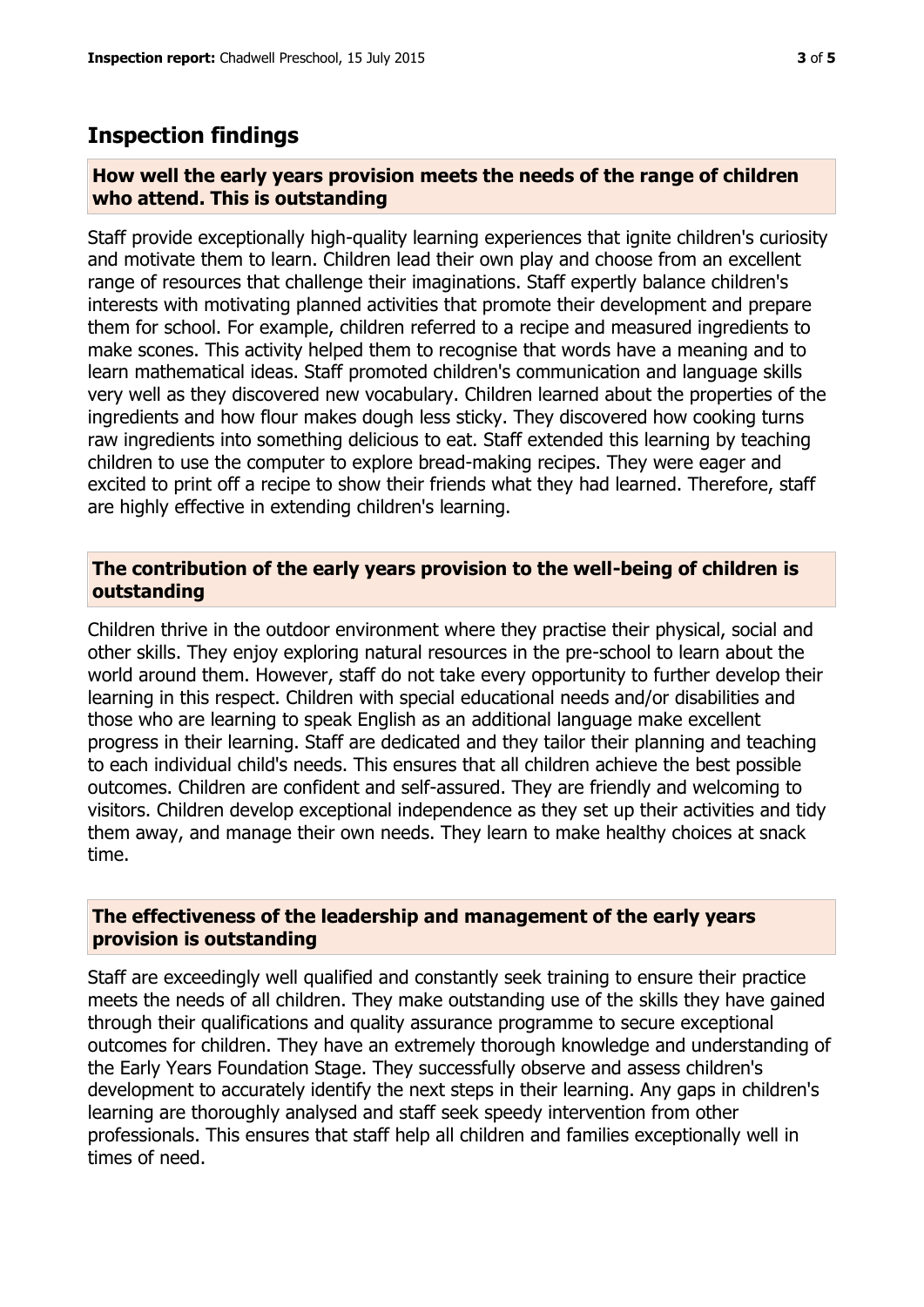## **Setting details**

| Unique reference number           | 128455                     |
|-----------------------------------|----------------------------|
| <b>Local authority</b>            | Redbridge                  |
| <b>Inspection number</b>          | 825450                     |
| <b>Type of provision</b>          | Sessional provision        |
| <b>Registration category</b>      | Childcare - Non-Domestic   |
| <b>Age range of children</b>      | $2 - 8$                    |
| <b>Total number of places</b>     | 30                         |
| <b>Number of children on roll</b> | 56                         |
| <b>Name of provider</b>           | <b>Chadwell Pre-School</b> |
| Date of previous inspection       | 16 March 2011              |
| <b>Telephone number</b>           | 020 8 220 0390             |

Chadwell Preschool registered in 1992. It is situated in Chadwell Heath in the London Borough of Redbridge. The pre-school is open from Monday to Friday, from 9.15am until 12.15pm and from 1pm until 4pm, during term time only. There are eight members of childcare staff, including the manager, and an administrator. Two members of staff hold early years qualifications at level 6, one at level 5, four at level 3 and one at level 2. The pre-school receives early education funding for two-, three- and four-year-old children.

This inspection was carried out by Ofsted under sections 49 and 50 of the Childcare Act 2006 on the quality and standards of provision that is registered on the Early Years Register. The registered person must ensure that this provision complies with the statutory framework for children's learning, development and care, known as the Early Years Foundation Stage.

Any complaints about the inspection or the report should be made following the procedures set out in the guidance 'Complaints procedure: raising concerns and making complaints about Ofsted', which is available from Ofsted's website: www.gov.uk/government/organisations/ofsted. If you would like Ofsted to send you a copy of the guidance, please telephone 0300 123 4234, or email enquiries@ofsted.gov.uk.